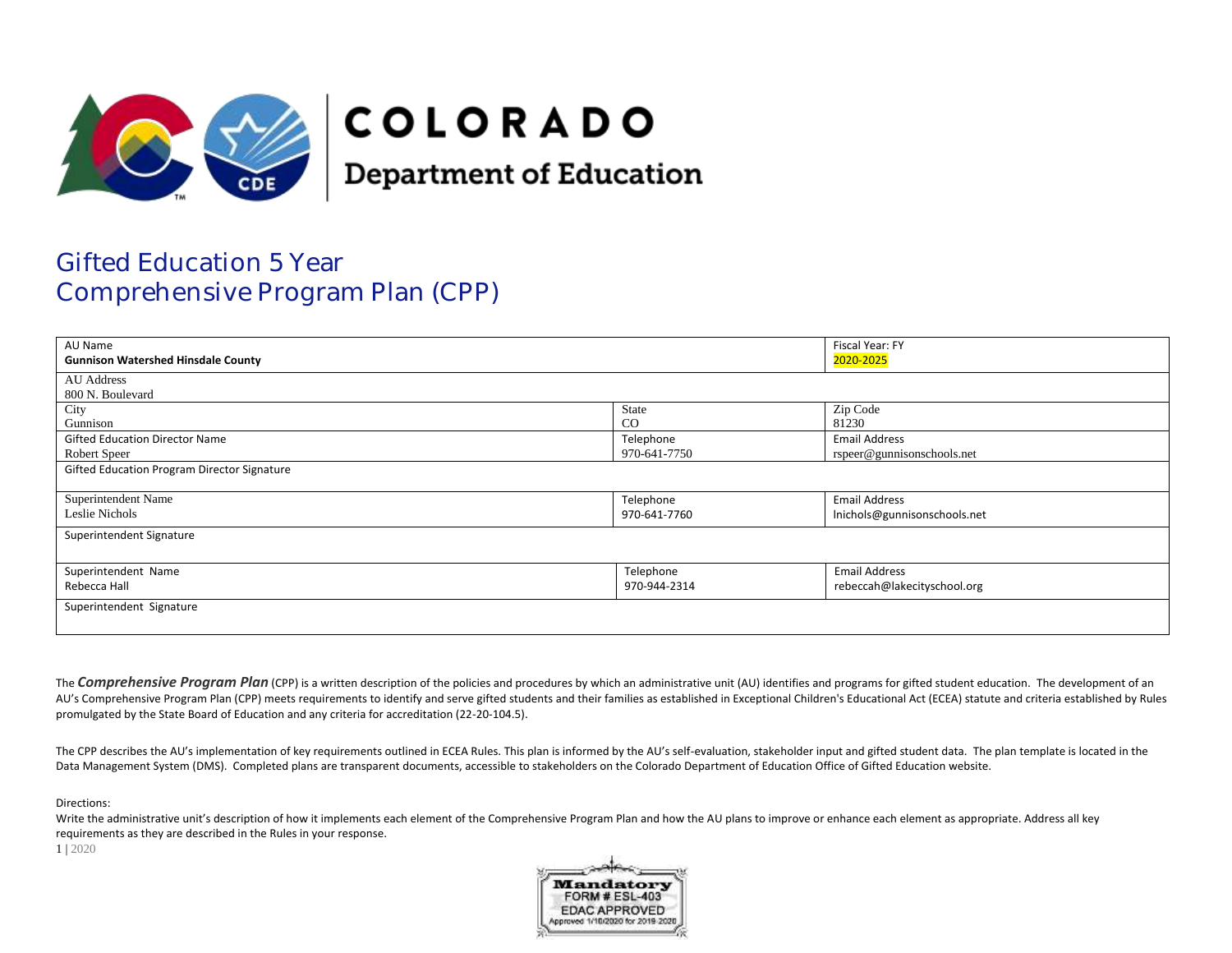| <b>Exceptional Children's Education Act Program Element</b>                                                                                                                                                                                                                                                                                                                                                                                                                                                                                                                                                                                                                                                                                                                                                                                                                                                                                                                                                                                                          | Please describe how the element is currently<br>implemented in the AU. Address every article of law<br>in each element.                                                                                                                                                                                                                                                                                                                                                                                                                                                                                                                                                                                                                                                                                                                                                                                                                                                                                                                                                                                                                                                                                                                                                                                                                                                                                                                                                                                                                                                                                                                                                                                                                                                                                                                                                                                                                                                                           | If the AU plans to shift practices over the next<br>five years, use the following to explain:<br>Describe the specific action steps (activities,<br>$\bullet$<br>strategies) the AU will take<br>Identify the data, policies and procedures,<br>and/or research that supports the specific<br>steps that were selected<br>Identify who is responsible for implementing<br>$\bullet$<br>these actions steps<br>Provide a timeline for implementation with<br>specific benchmarks and dates<br>Identify the measures used to assess the<br>success of the proposed action |
|----------------------------------------------------------------------------------------------------------------------------------------------------------------------------------------------------------------------------------------------------------------------------------------------------------------------------------------------------------------------------------------------------------------------------------------------------------------------------------------------------------------------------------------------------------------------------------------------------------------------------------------------------------------------------------------------------------------------------------------------------------------------------------------------------------------------------------------------------------------------------------------------------------------------------------------------------------------------------------------------------------------------------------------------------------------------|---------------------------------------------------------------------------------------------------------------------------------------------------------------------------------------------------------------------------------------------------------------------------------------------------------------------------------------------------------------------------------------------------------------------------------------------------------------------------------------------------------------------------------------------------------------------------------------------------------------------------------------------------------------------------------------------------------------------------------------------------------------------------------------------------------------------------------------------------------------------------------------------------------------------------------------------------------------------------------------------------------------------------------------------------------------------------------------------------------------------------------------------------------------------------------------------------------------------------------------------------------------------------------------------------------------------------------------------------------------------------------------------------------------------------------------------------------------------------------------------------------------------------------------------------------------------------------------------------------------------------------------------------------------------------------------------------------------------------------------------------------------------------------------------------------------------------------------------------------------------------------------------------------------------------------------------------------------------------------------------------|-------------------------------------------------------------------------------------------------------------------------------------------------------------------------------------------------------------------------------------------------------------------------------------------------------------------------------------------------------------------------------------------------------------------------------------------------------------------------------------------------------------------------------------------------------------------------|
| Procedures for Parent, Family, and Student Engagement 12.02(2)(a)<br>12.02(2)(a)(i) The program plan shall describe how the AU implements parent, family, and student<br>engagement and communication with regard to gifted education programs that include, but are not<br>limited to: how parents are informed about access to identification procedures; ways to educate<br>parents and families about giftedness or parenting gifted students; information about involvement and<br>progress reporting; what programming options are available to match student strengths and challenges;<br>information about concurrent enrollment; how to be involved in college and career planning; primary<br>languages in the AU, and ways parents and families may participate in the school community.<br>12.02(2)(a)(ii) In multi-district AUs and BOCES, methods of engagement and communication may vary<br>based upon individual district procedures, but each district must have a plan for parent, family, and<br>student communication and engagement.<br>212020 | The Gunnison Watershed School District hosts Gifted<br>Education Guidelines for referral, identification, and<br>programming on the district website<br>(www.gunnisonschool.net/specialservices) as well as<br>site specific webpages. Parents can access information<br>regarding gifted identification and programming<br>through their student's handbook or the district<br>website. During the screening process, parents are<br>contacted to discuss the Gifted Education Guidelines<br>packet and parent referral form with their student's<br>permission to test form. Parents may also directly<br>contact gifted education staff.<br>Parents can access information about giftedness or<br>parenting gifted students through the district website.<br>Books and resources are listed, as well as links to<br>helpful websites. Parents are informed about and<br>invited to participate in special events regarding gifted<br>education (ie. guest speakers, talent identification<br>events, classroom presentations, etc).<br>Parents of elementary school students are informed<br>about the services their student will be receiving<br>through a document provided by the classroom<br>teacher at the beginning of each school year. Parents<br>are informed of their student's progress through<br>parent - teacher conferences and annual Advanced<br>Learning Plan (ALP) reviews.<br>Parents of secondary school students are informed<br>about the services available to their students through<br>the registration process in the spring of each year.<br>Parents are informed of their student's progress<br>through parent - teacher conferences and annual<br>Advanced Learning Plan (ALP) reviews.<br>Parents participate in the development of their<br>student's ALP through an annual ALP review<br>conference as well as parent teacher conferences up<br>to 2 times per year. The RtI process, including student<br>support team meetings provide an opportunity for |                                                                                                                                                                                                                                                                                                                                                                                                                                                                                                                                                                         |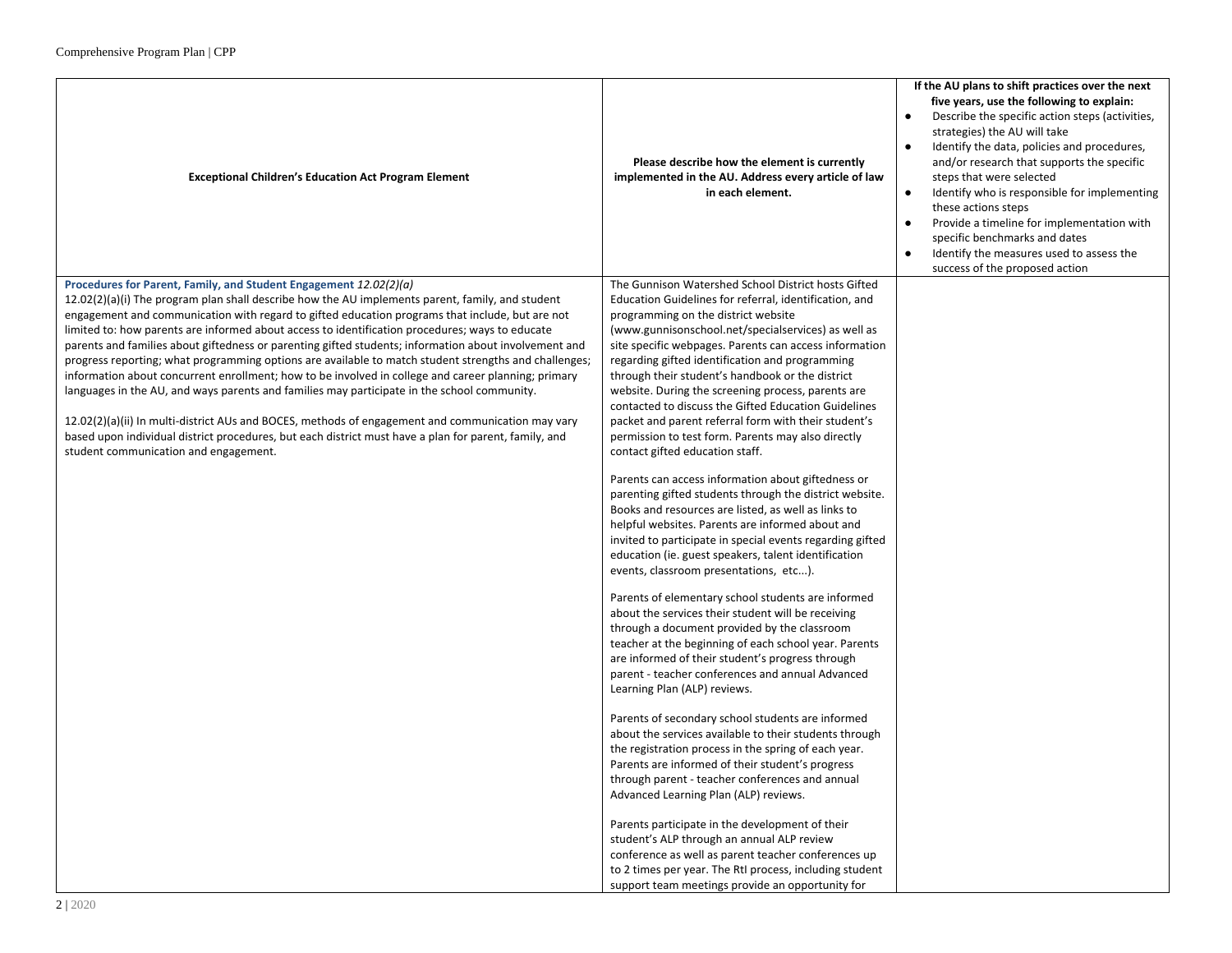|                                                                                                                                                                                                                                                                                                                                                                           | communication regarding gifted students. The gifted<br>education contact at each school collaborates with<br>grade level teams on a monthly basis. These team<br>meetings are used to monitor gifted student growth<br>and achievement as well as evaluate current<br>programming and instruction. This information is<br>shared with parents when appropriate.                                                                                                                                                                                                                                                                                                                                                                                                                                                                                                                                                                                                                                       |
|---------------------------------------------------------------------------------------------------------------------------------------------------------------------------------------------------------------------------------------------------------------------------------------------------------------------------------------------------------------------------|-------------------------------------------------------------------------------------------------------------------------------------------------------------------------------------------------------------------------------------------------------------------------------------------------------------------------------------------------------------------------------------------------------------------------------------------------------------------------------------------------------------------------------------------------------------------------------------------------------------------------------------------------------------------------------------------------------------------------------------------------------------------------------------------------------------------------------------------------------------------------------------------------------------------------------------------------------------------------------------------------------|
| Definition of "Gifted Student" 12.02(2)(b)<br>12.02(2)(b) The program plan shall include a written definition that is the same as or substantially<br>similar to the definition of "gifted student" specified in section 12.01(16) of these Rules. This definition<br>shall serve as the basis for the implementation of all other program plan elements described below. | The Exceptional Children's Educational Act (ECEA)<br>defines gifted children as:<br>Those persons between the ages of four and<br>twenty-one whose aptitude or competence in<br>abilities, talents, and potential for<br>accomplishment in one or more domains are<br>so exceptional or developmentally advanced<br>that they require special provisions to meet<br>their educational programming needs. Gifted<br>children are hereafter referred to as gifted<br>students. Children under five who are gifted<br>may also be provided with early childhood<br>special educational services. Gifted students<br>include gifted students with disabilities (i.e.<br>twice exceptional) and students with<br>exceptional abilities or potential from all<br>socio-economic, ethnic, and cultural<br>populations. Gifted students are capable of<br>high performance, exceptional production, or<br>exceptional learning behavior by virtue of any<br>or a combination of these areas of<br>giftedness: |
|                                                                                                                                                                                                                                                                                                                                                                           | General or specific intellectual<br>$\bullet$<br>ability                                                                                                                                                                                                                                                                                                                                                                                                                                                                                                                                                                                                                                                                                                                                                                                                                                                                                                                                              |
|                                                                                                                                                                                                                                                                                                                                                                           | Specific academic aptitude<br>$\bullet$<br>Creative or productive thinking<br>$\bullet$                                                                                                                                                                                                                                                                                                                                                                                                                                                                                                                                                                                                                                                                                                                                                                                                                                                                                                               |
|                                                                                                                                                                                                                                                                                                                                                                           | Leadership abilities<br>$\bullet$                                                                                                                                                                                                                                                                                                                                                                                                                                                                                                                                                                                                                                                                                                                                                                                                                                                                                                                                                                     |
|                                                                                                                                                                                                                                                                                                                                                                           | Visual arts, performing arts,<br>٠<br>musical or psychomotor abilities<br>12.01(16                                                                                                                                                                                                                                                                                                                                                                                                                                                                                                                                                                                                                                                                                                                                                                                                                                                                                                                    |
|                                                                                                                                                                                                                                                                                                                                                                           | ECEA defines twice-exceptional as:                                                                                                                                                                                                                                                                                                                                                                                                                                                                                                                                                                                                                                                                                                                                                                                                                                                                                                                                                                    |
|                                                                                                                                                                                                                                                                                                                                                                           | A student who is:                                                                                                                                                                                                                                                                                                                                                                                                                                                                                                                                                                                                                                                                                                                                                                                                                                                                                                                                                                                     |
|                                                                                                                                                                                                                                                                                                                                                                           | Identified as a gifted student<br>$\bullet$<br>pursuant to Section 12.01(9) of<br>these Rules; and                                                                                                                                                                                                                                                                                                                                                                                                                                                                                                                                                                                                                                                                                                                                                                                                                                                                                                    |
|                                                                                                                                                                                                                                                                                                                                                                           | Identified as a child with a<br>$\bullet$<br>disability pursuant to Section 4.02<br>of these Rules; or                                                                                                                                                                                                                                                                                                                                                                                                                                                                                                                                                                                                                                                                                                                                                                                                                                                                                                |
| 3 2020                                                                                                                                                                                                                                                                                                                                                                    |                                                                                                                                                                                                                                                                                                                                                                                                                                                                                                                                                                                                                                                                                                                                                                                                                                                                                                                                                                                                       |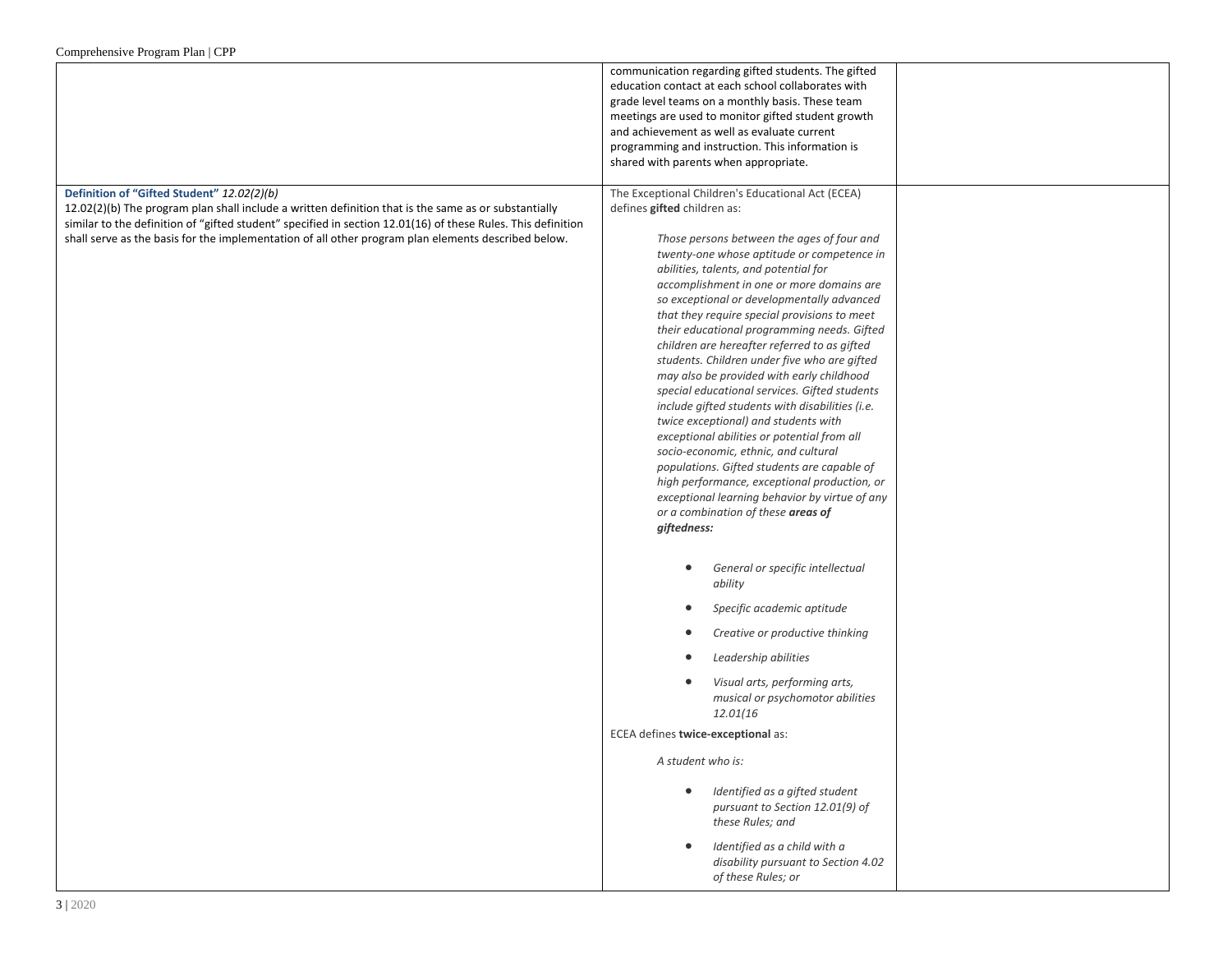|                                                                                                                                                                                                                                                                                                                                                                                                                                                                                                                                                                                                                                                                                                                                                                                                                                                                                                                                                                                                                                                                                                                                                                                                                                                                                                                 | A qualified individual pursuant to<br>$\bullet$<br>Section 504 of the Rehabilitation<br>Act of 1973, 29 U.S.C.A. §794                                                                                                                                                                                                                                                                                                                                                                                                                                                                                                                                                                                              |  |
|-----------------------------------------------------------------------------------------------------------------------------------------------------------------------------------------------------------------------------------------------------------------------------------------------------------------------------------------------------------------------------------------------------------------------------------------------------------------------------------------------------------------------------------------------------------------------------------------------------------------------------------------------------------------------------------------------------------------------------------------------------------------------------------------------------------------------------------------------------------------------------------------------------------------------------------------------------------------------------------------------------------------------------------------------------------------------------------------------------------------------------------------------------------------------------------------------------------------------------------------------------------------------------------------------------------------|--------------------------------------------------------------------------------------------------------------------------------------------------------------------------------------------------------------------------------------------------------------------------------------------------------------------------------------------------------------------------------------------------------------------------------------------------------------------------------------------------------------------------------------------------------------------------------------------------------------------------------------------------------------------------------------------------------------------|--|
| Identification Procedures 12.02(2)(c)<br>The program plan shall describe the assessment process used by the AU for identifying students who<br>meet the definition specified in section 12.01(16) and for identifying the educational needs of gifted<br>students. The assessment process shall recognize a student's exceptional abilities or potential, interests,<br>and needs in order to guide student instruction and individualized planning and programming. In<br>traditionally underrepresented student groups and visual/music/performing arts student groups or<br>talent pools, identification may require the collection of student information over time, using additional<br>data points from a response to intervention approach, or additional assessment. The AU identification<br>procedures shall include, but need not be limited to:<br>$12.02(2)(c)(i)$ A method(s) to ensure equal and equitable access for all students. The program plan shall<br>describe the efforts that the AU will make to identify gifted students from all populations, including<br>preschool (if applicable) through twelfth grade students, minority students, economically diverse<br>students, culturally diverse students, students with limited English proficiency and children with<br>disabilities; | Specifics of the assessment process are explained in<br>the Gunnison Watershed School District Gifted<br><b>Education Programming Identification &amp; Services</b><br>Guideline and outlined in responses below. The main<br>steps include Referral, Identification, Programming<br>and Progress Monitoring.<br>The Cognitive Abilities Test (CogAT) Screener is<br>administered to every second grade student in the<br>spring. The full CogAT is administered to students<br>recommended for further gifted identification<br>assessment, as needed, in the AU. Other assessments<br>could be considered and utilized on an individual<br>student by student basis. Observational instruments<br>are also used. |  |
| $12.02(2)(c)(ii)$ Referral procedures that seek referrals from a variety of sources, and screening<br>procedures used for conducting identification assessment. Every AU is strongly encouraged to include<br>optional universal screening in identification procedures;<br>12.02(2)(c)(iii) A time line of no more than 30 school days after a referral to determine whether a<br>student will continue with formal identification assessment, or will receive talent pool designation;                                                                                                                                                                                                                                                                                                                                                                                                                                                                                                                                                                                                                                                                                                                                                                                                                        | Collaboration with English language acquisition<br>teachers and special education staff at all sites helps<br>to inform the identification process. Additional data is<br>analyzed by this team to look for exceptionalities in<br>performance and determine next steps.                                                                                                                                                                                                                                                                                                                                                                                                                                           |  |
| $12.02(2)(c)(iv)$ Implementation of assessments that align with the purpose of identifying exceptionality<br>in the categories of giftedness, and in traditionally underrepresented populations. The AU may choose<br>local assessment tools from the Department's chart of common and varied assessment tools used in<br>identification;                                                                                                                                                                                                                                                                                                                                                                                                                                                                                                                                                                                                                                                                                                                                                                                                                                                                                                                                                                       | Teachers, parents, or the individual student may make<br>a referral for gifted education services at any time.<br>The classroom teacher has primary responsibility for<br>differentiating instruction, and for recognizing and<br>nurturing academic strength areas for all students in                                                                                                                                                                                                                                                                                                                                                                                                                            |  |
| $12.02(2)(c)(v)$ Collection of data for a body of evidence that includes, but is not limited to: assessment<br>results from multiple sources and multiple types of data (i.e. qualitative and quantitative data about<br>achievement, cognitive ability, performance, parent and teacher input, motivation and observations of<br>gifted characteristics/behaviors). The body of evidence contains data to identify the strength area<br>defined in the definition of gifted children and determine appropriate programming services. These<br>same categories are used in data collection and for developing the ALP;                                                                                                                                                                                                                                                                                                                                                                                                                                                                                                                                                                                                                                                                                          | the classroom. Students whom the teacher recognizes<br>need additional services beyond the regular classroom<br>will be referred to the gifted education teacher for<br>testing and evaluation. Next steps are communicated<br>to stakeholders within 30days of referral.                                                                                                                                                                                                                                                                                                                                                                                                                                          |  |
| $12.02(2)(c)(vi)$ A review team procedure; and that includes at least one person trained or endorsed in<br>gifted identification and programming;                                                                                                                                                                                                                                                                                                                                                                                                                                                                                                                                                                                                                                                                                                                                                                                                                                                                                                                                                                                                                                                                                                                                                               | For a child to be formally identified in one of the<br>following areas: Specific academic aptitude, creative<br>or productive thinking, leadership, specific talent                                                                                                                                                                                                                                                                                                                                                                                                                                                                                                                                                |  |
| $12.02(2)(c)(vi)$ A review team procedure for determining identification or a talent pool designation from<br>a body of evidence and for developing individualized ALPs for identified students. When only cognitive<br>ability assessment data meets criteria in a body of evidence, the review team may determine that the<br>student is identified with general or specific intellectual ability. This identification meets the condition of<br>portability.                                                                                                                                                                                                                                                                                                                                                                                                                                                                                                                                                                                                                                                                                                                                                                                                                                                 | aptitude, or general intellectual ability, data for a body<br>of evidence is created. The body of evidence includes<br>both quantitative and qualitative data. The commonly<br>used assessments in our district are CogAT, NWEA<br>MAPS, CMAS, GES-3. Additional measures as outlined<br>in the CDE Gifted Identification Handbook are<br>considered when more data is needed.                                                                                                                                                                                                                                                                                                                                     |  |
| $12.02(2)(c)($ viii) A determination letter for parents and school files describing the decision of the review<br>team, and area(s) of giftedness if the student is found to have exceptional abilities; and                                                                                                                                                                                                                                                                                                                                                                                                                                                                                                                                                                                                                                                                                                                                                                                                                                                                                                                                                                                                                                                                                                    | The review team follows a procedure that includes at                                                                                                                                                                                                                                                                                                                                                                                                                                                                                                                                                                                                                                                               |  |
| $12.02(2)(c)(ix)$ A communication procedure by which parents are made aware of the identification<br>assessment process for their student, understand the results of the determination, and engage in the<br>development and review of the student's ALP.                                                                                                                                                                                                                                                                                                                                                                                                                                                                                                                                                                                                                                                                                                                                                                                                                                                                                                                                                                                                                                                       | least one member trained in gifted identification. This<br>team may include the classroom teacher, gifted<br>education teacher, principal, and other district                                                                                                                                                                                                                                                                                                                                                                                                                                                                                                                                                      |  |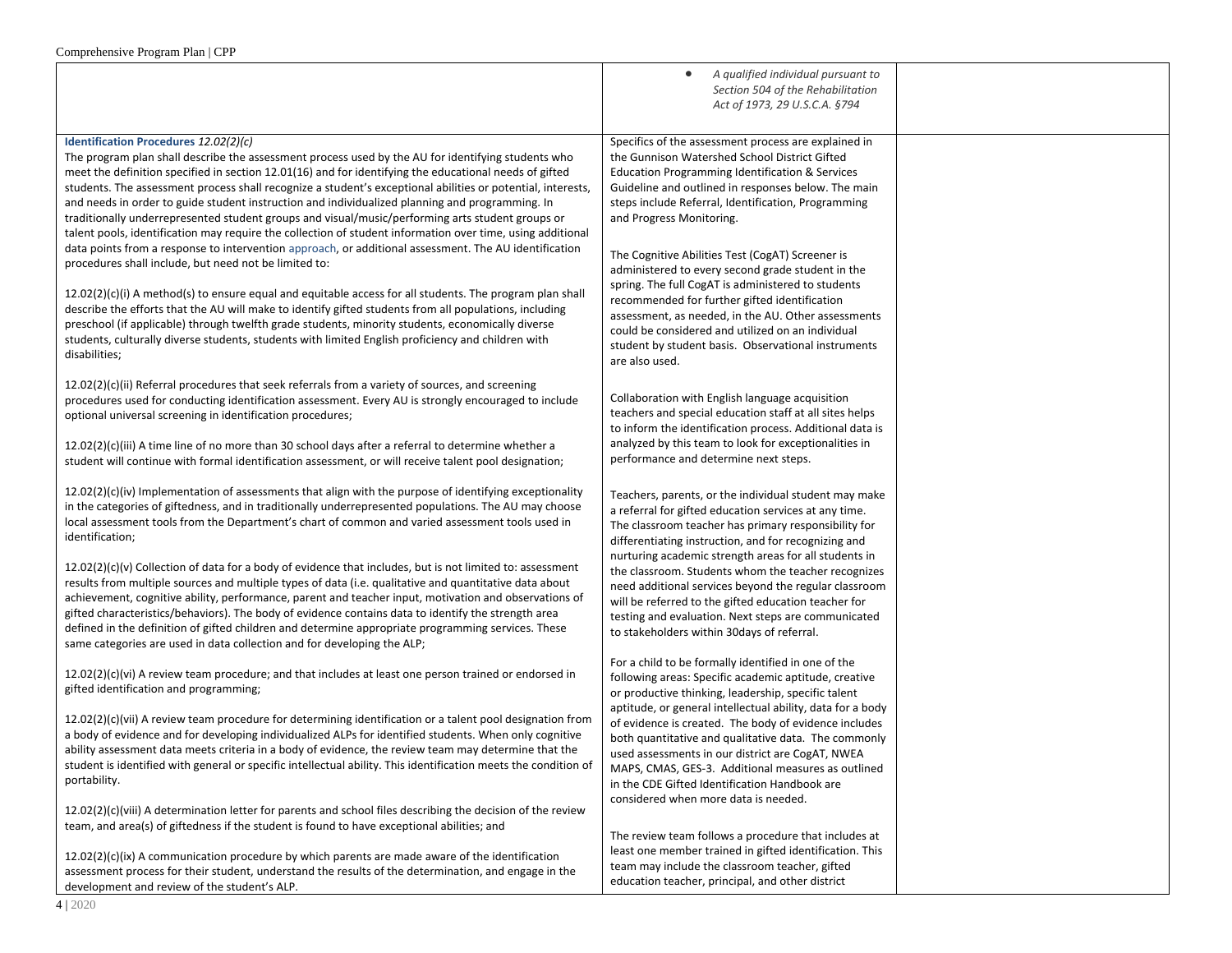|                                                                                                              | professionals as needed. The review team examines          |  |
|--------------------------------------------------------------------------------------------------------------|------------------------------------------------------------|--|
|                                                                                                              | the body of evidence and decides to proceed with one       |  |
|                                                                                                              | of the following options: Identify the student,            |  |
|                                                                                                              | designate student as talent pool, collect additional       |  |
|                                                                                                              |                                                            |  |
|                                                                                                              | data, not identify the student, or refer+ for special      |  |
|                                                                                                              | education assessment for possible 2E identification.       |  |
|                                                                                                              |                                                            |  |
|                                                                                                              | A determination letter for parents and school files        |  |
|                                                                                                              | describing the review team decision is recorded. The       |  |
|                                                                                                              | communication with parents follow procedures to            |  |
|                                                                                                              | make them aware of and understand the                      |  |
|                                                                                                              | identification results and discuss the process for the     |  |
|                                                                                                              | development and review of the ALP. Upon                    |  |
|                                                                                                              | completion of the evaluation, a determination and          |  |
|                                                                                                              | results letter indicating the student's scores and the     |  |
|                                                                                                              | eligibility decision will be sent to the parents. Prior to |  |
|                                                                                                              | any changes in educational programming or services,        |  |
|                                                                                                              | parents will be notified. A copy of the results letter is  |  |
|                                                                                                              | placed in the student's cumulative file and the gifted     |  |
|                                                                                                              | teacher's files. In addition, a Confirmation of            |  |
|                                                                                                              | Programming sheet and a Student Profile/Summary            |  |
|                                                                                                              | Body of Evidence sheet is kept on file.                    |  |
|                                                                                                              |                                                            |  |
|                                                                                                              | A determination letter will be sent home with test         |  |
|                                                                                                              | results and a review of the team's decision. A copy of     |  |
|                                                                                                              | the letter is placed in the student's cumulative file and  |  |
|                                                                                                              | gifted teacher's file. A determination letter will be sent |  |
|                                                                                                              | home with test results and the review team's decision.     |  |
|                                                                                                              | A copy is placed in the student's cumulative file and      |  |
|                                                                                                              | gifted teacher's file. An ALP is created within 45 days    |  |
|                                                                                                              | from the time of formal identification. ALPs are           |  |
|                                                                                                              | reviewed with parents and students at the end of           |  |
|                                                                                                              | every year to update goals. The Right to Appeal has        |  |
|                                                                                                              | been updated in the Gunnison Watershed School              |  |
|                                                                                                              |                                                            |  |
|                                                                                                              | District Gifted Education Programming Identification &     |  |
|                                                                                                              | Service Guidelines to read:                                |  |
|                                                                                                              | If there is a disagreement in regard to identification,    |  |
|                                                                                                              | programming and/or ALPs, a right of appeal is              |  |
|                                                                                                              | available. A parent, student, teacher, or administrator    |  |
|                                                                                                              | may initiate the appeal process by notifying the           |  |
|                                                                                                              | Director of Special Services. The appellant will then      |  |
|                                                                                                              | meet with the building's Response to Intervention          |  |
|                                                                                                              | Problem Solving Team to review data, introduce             |  |
|                                                                                                              | additional information, and decide a further course of     |  |
|                                                                                                              | action.                                                    |  |
| Criteria for Determining Exceptional Ability (Giftedness) or Talent Pool 12.02(2)(d)                         | Identification of gifted students in the Gunnison          |  |
| 12.02(2)(d)(i) For each category of giftedness defined in 12.01(16), criteria for exceptional ability means: | Watershed RE-1J School District is ongoing & multi-        |  |
| 95 percentile or above on a standardized nationally normed test or observation tool, or a rating on a        |                                                            |  |
|                                                                                                              | faceted. Students may be re-evaluated and formally         |  |
| performance assessment that indicates exceptionality/distinguished compared to age mates.                    | identified for gifted and talented education services at   |  |
|                                                                                                              | any time. The progress of students who demonstrate         |  |
|                                                                                                              | high academic achievement, but do not meet                 |  |
|                                                                                                              | intellectual aptitude criteria will be reviewed and        |  |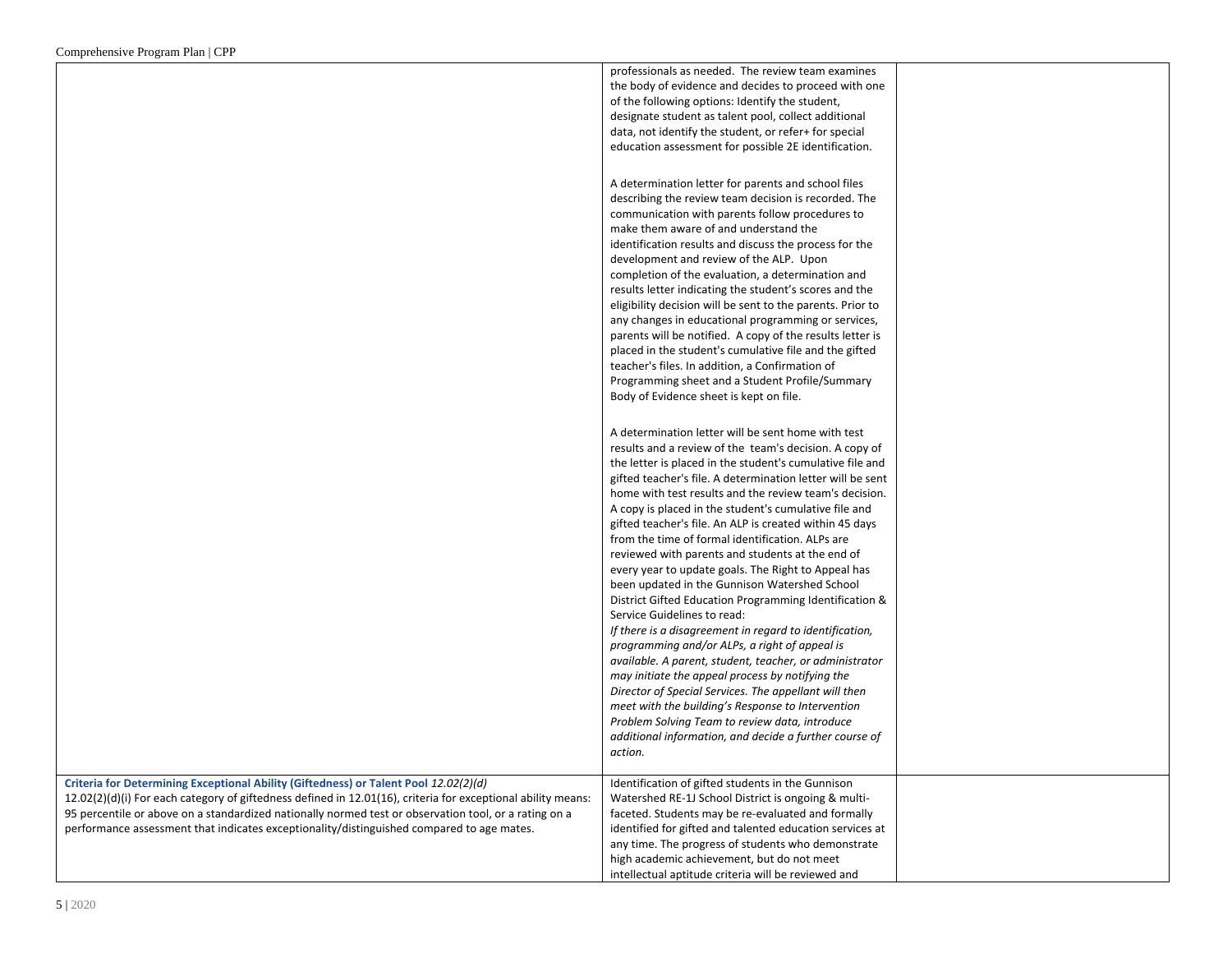| 12.02(2)(d)(ii) Not meeting criteria on a single assessment tool shall not prevent further data collection<br>or consideration for identification, if other indicators suggest exceptional potential as observed in a<br>body of evidence.<br>12.02(2)(d)(iii) Criteria for screening assessments is a score range less than the 95 percentile ranking or<br>results on observation/performance assessment tools as determined by the AU to determine referrals,<br>further data collection and observation, and/or formation of student talent pools.                                                                                                                                                                                                                                                                                                                                                                                                                                                                                                                                                                                                                                                                                                                                                                                                                                                                                                                                    | monitored regularly. These students may be<br>designated to the talent pool and may receive services<br>through the RTI process. In addition, further testing<br>may be recommended at any time by the classroom<br>teacher, gifted education teacher, administrator,<br>parents, Gifted Identification Review Team, or the<br>student if the body of evidence does not provide a<br>complete understanding of the student's<br>programming needs.<br>A student may be recommended for further testing,<br>observation, review, intervention when:<br>• The student qualifies for gifted programming in a<br>previous district.<br>• The student's aptitude results are questioned.<br>• The student suspected of being gifted with learning<br>disabilities.<br>• The student may be academically underachieving. |  |
|-------------------------------------------------------------------------------------------------------------------------------------------------------------------------------------------------------------------------------------------------------------------------------------------------------------------------------------------------------------------------------------------------------------------------------------------------------------------------------------------------------------------------------------------------------------------------------------------------------------------------------------------------------------------------------------------------------------------------------------------------------------------------------------------------------------------------------------------------------------------------------------------------------------------------------------------------------------------------------------------------------------------------------------------------------------------------------------------------------------------------------------------------------------------------------------------------------------------------------------------------------------------------------------------------------------------------------------------------------------------------------------------------------------------------------------------------------------------------------------------|--------------------------------------------------------------------------------------------------------------------------------------------------------------------------------------------------------------------------------------------------------------------------------------------------------------------------------------------------------------------------------------------------------------------------------------------------------------------------------------------------------------------------------------------------------------------------------------------------------------------------------------------------------------------------------------------------------------------------------------------------------------------------------------------------------------------|--|
|                                                                                                                                                                                                                                                                                                                                                                                                                                                                                                                                                                                                                                                                                                                                                                                                                                                                                                                                                                                                                                                                                                                                                                                                                                                                                                                                                                                                                                                                                           |                                                                                                                                                                                                                                                                                                                                                                                                                                                                                                                                                                                                                                                                                                                                                                                                                    |  |
| Identification Portability 12.02(2)(e)<br>Identification portability shall be based upon AU implementation of statewide identification procedures<br>required in Section 12.02(2)(c) and use of criteria set for exceptionality in Section 12.02(2)(d) and<br>determination of a student's identification in one or more of the categories of giftedness as described in<br>the state definition of gifted children in Section 12.01(16). Administrative units shall implement<br>procedures for statewide portability of identification that include, but may not be limited to:<br>12.02(2)(e)(i) A requirement that the sending school/district transfer the body of evidence for<br>identification and the ALP with student records when the student moves from one district to another;<br>12.02(2)(e)(ii) Review of the transferred student's ALP within 45 school days of start date to determine<br>programming options and services that serve the identified area(s) according to the district and<br>community resources of the receiving district;<br>12.02(2)(e)(iii) If the receiving district finds the body of evidence to be incomplete, the receiving district<br>shall consult with, as practical, the former district, parents, and student and re-evaluate the<br>identification determination; and.<br>12.02(2)(e)(iv) Communication to parents within 60 school days of start date about how the new district<br>will meet the needs outlined in the student's ALP | Statewide identification procedures will be followed<br>according to the CDE identification guidebook.<br>As a sending AU, we will place the following<br>documents in the gifted student's cumulative file:<br>Confirmation of Programming sheet<br><b>Results letter</b><br>Body of Evidence for Identification<br><b>Current ALP</b><br>As a receiving AU, we will:<br>contact gifted educator<br>review records for body of evidence<br>$\bullet$<br>determine if giftedness meets AU criteria<br>$\bullet$<br>consult with parents, students, former<br>$\bullet$<br>district to determine identification<br>assess, if necessary<br>$\bullet$<br>discuss and implement programming<br>options<br>Gifted identification determination will be made<br>within 45 day (in state) and 60 days (out of state).    |  |
|                                                                                                                                                                                                                                                                                                                                                                                                                                                                                                                                                                                                                                                                                                                                                                                                                                                                                                                                                                                                                                                                                                                                                                                                                                                                                                                                                                                                                                                                                           | Students are identified according to state guidelines                                                                                                                                                                                                                                                                                                                                                                                                                                                                                                                                                                                                                                                                                                                                                              |  |
|                                                                                                                                                                                                                                                                                                                                                                                                                                                                                                                                                                                                                                                                                                                                                                                                                                                                                                                                                                                                                                                                                                                                                                                                                                                                                                                                                                                                                                                                                           | and procedures to ensure portability.                                                                                                                                                                                                                                                                                                                                                                                                                                                                                                                                                                                                                                                                                                                                                                              |  |
| Advanced Learning Plan Content 12.02(2)(f)<br>The AU shall develop an ALP for every gifted student according to the student's determined area(s) of<br>giftedness, interests, and instructional and affective needs. The ALP shall be considered in educational<br>planning toward post-secondary readiness outcomes and decision-making concerning subsequent<br>programming for that student and be used in the articulation/transition process, preschool (if<br>applicable) through grade 12. At the high school level ALPs may blend with the student's individualized<br>career and academic plan (ICAP) if all content of the ALP are inclusive in the ICAP which includes<br>achievement and affective goals. The ALP content shall include, but not be limited to:                                                                                                                                                                                                                                                                                                                                                                                                                                                                                                                                                                                                                                                                                                               | AU is using the CDE ALP Guidance Worksheet to<br>ensure that each student's ALP contains the content<br>required by state statute for ALPs.<br>Currently, our AU uses Alpine Achievement as the data<br>warehouse for ALPs. Contents have been aligned with<br>state requirements for ALPs.                                                                                                                                                                                                                                                                                                                                                                                                                                                                                                                        |  |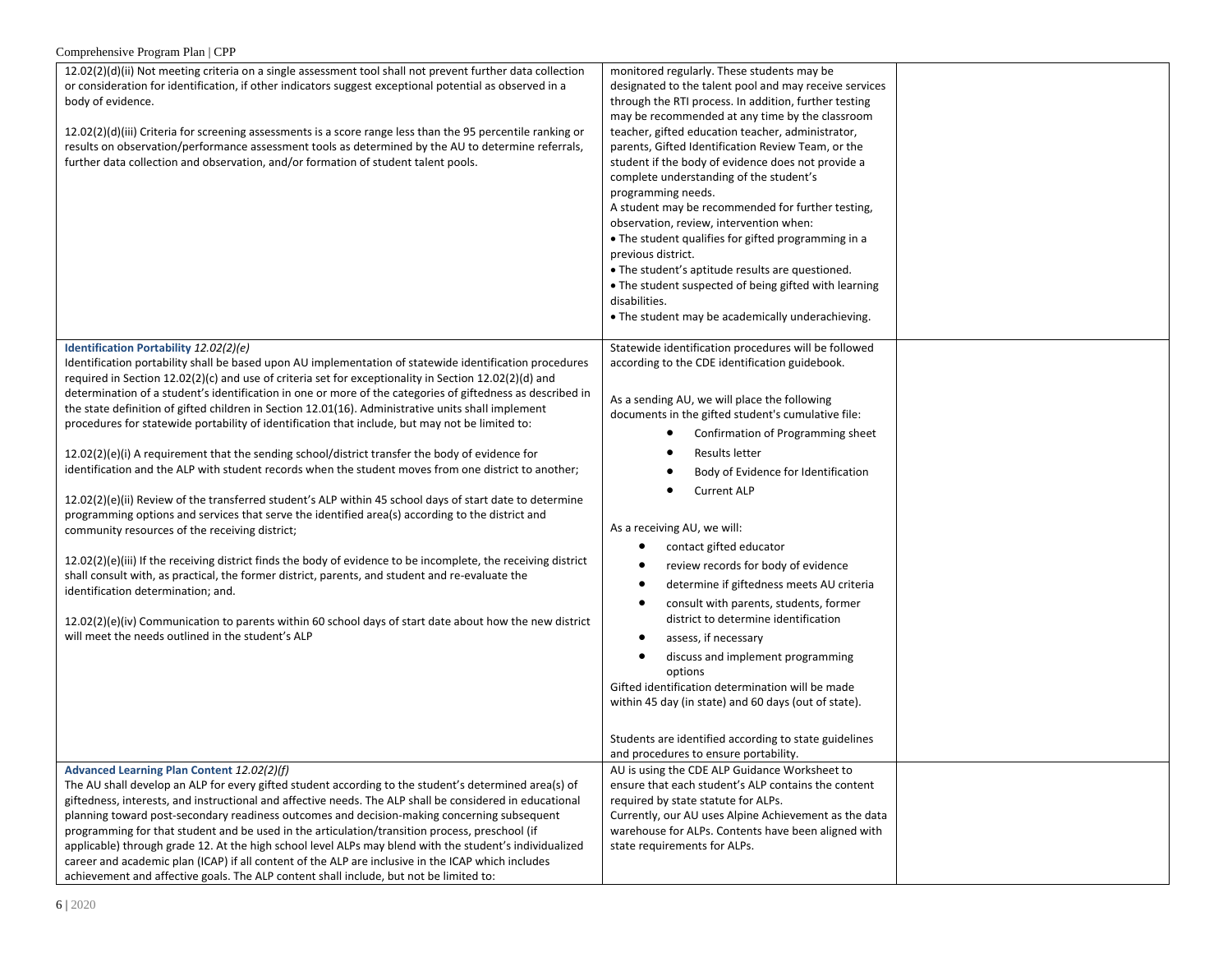| $12.02(2)(f)(i)$ A student profile described in a body of evidence. This profile shall be subject to the AU's<br>student records confidentiality guidelines. The local AU determines periodic updates of the student<br>profile, especially in terms of interests, and/or demonstration of previously unidentified strengths;                                                                                                                                                                                                                                                                                                                                                                                                                                                                                                                                                                                                                                                                                                                                                                                                                                                                                                                                                                                                                                                                                                                                                                                                 | AU creates ALPs with standards-aligned achievement<br>and affective needs goals. At least one achievement<br>goal for each strength area and at least one affective<br>goal are included in each ALP.                                                                                                                                                                                                                                                                                                                                                                                                                                                                                                                                                                    |  |
|-------------------------------------------------------------------------------------------------------------------------------------------------------------------------------------------------------------------------------------------------------------------------------------------------------------------------------------------------------------------------------------------------------------------------------------------------------------------------------------------------------------------------------------------------------------------------------------------------------------------------------------------------------------------------------------------------------------------------------------------------------------------------------------------------------------------------------------------------------------------------------------------------------------------------------------------------------------------------------------------------------------------------------------------------------------------------------------------------------------------------------------------------------------------------------------------------------------------------------------------------------------------------------------------------------------------------------------------------------------------------------------------------------------------------------------------------------------------------------------------------------------------------------|--------------------------------------------------------------------------------------------------------------------------------------------------------------------------------------------------------------------------------------------------------------------------------------------------------------------------------------------------------------------------------------------------------------------------------------------------------------------------------------------------------------------------------------------------------------------------------------------------------------------------------------------------------------------------------------------------------------------------------------------------------------------------|--|
| 12.02(2)(f)(ii) A working-document section of the ALP. This portion of the ALP records annual<br>measurable, attainable achievement and affective goals and progress. Achievement goals are standards-<br>based statements in strength area(s). Additional achievement goals may be needed to address<br>documented achievement gaps or career interest. Affective goals reflect development of personal,<br>social, communication, leadership, and/or cultural competency;<br>12.02(2)(f)(iii) Description or delineation of supplemental curriculum, activities, specific programs or<br>coursework, specific strategies, and/or extended or expanded learning opportunities available in the AU<br>that match a student's strength area(s) and support the goals;                                                                                                                                                                                                                                                                                                                                                                                                                                                                                                                                                                                                                                                                                                                                                          | Teachers, parents and students are consulted by<br>gifted education staff and/or RtI facilitators when<br>developing an ALP. Information is collected from each<br>stakeholder in regard to the student's current<br>interests, strengths, academic strengths/needs,<br>affective strengths/needs and suggestions for goals in<br>these areas. Communications around educational<br>planning and programming are considered when<br>writing the ALP each year.                                                                                                                                                                                                                                                                                                           |  |
| 12.02(2)(f)(iv) Progress reports that align with the AU's or member district's schedule for parent-<br>reporting and/or conferences about student progress. Adjustments to goals and programming options<br>may occur during any progress reporting period;<br>(original monogers report metaporation) 12.02(1) 12.02(1) 12.02(1) 12.02(1) 12.02(2)(1) 12.02(2)(1)<br>including, but not limited to classroom teacher(s), student, parents, gifted education staff or staff with<br>training in gifted education identification and programming, and support staff as appropriate.                                                                                                                                                                                                                                                                                                                                                                                                                                                                                                                                                                                                                                                                                                                                                                                                                                                                                                                                            | Alps are written for all gifted students on an annual<br>basis. Alps for high school students are aligned with<br>Naviance to help streamline college and career<br>planning.<br>Classroom teachers, counselors, RTI facilitators,<br>and/or gifted education teachers conference with<br>students and inquire about post-secondary<br>goals/plans and discuss scheduling options to support<br>goals.<br>Interventions, programming options, and special<br>circumstances are noted on the ALP.<br>Programming options are generally aligned with<br>strength areas stated on ALPs.<br>Affective goals are aligned with NAGC Standards.<br>Gifted Education Scale (GES)-3 results can guide the<br>writing of affective goals and social-emotional goals.               |  |
| ALP Procedures and Responsibilities 12.02(2)(g)<br>$12.02(2)(g)(ii)$ Personnel assigned with the responsibility for development and monitoring. At minimum<br>the student's parents and classroom teachers should be familiar with and support ALP goals, and/or<br>write ALP measurable goals according to local procedures. Gifted education resource personnel may<br>assist in the writing of goals, but may not be the sole custodian of the ALP. Goals are written and aligned<br>with classroom tiered instruction and expanded learning opportunities for supplemental or intensive<br>programming;<br>$12.02(2)(g)(iii)$ A method to develop student awareness and active participation in the ALP process;<br>12.02(2)(g)(iv) A process for management of ALPs within the cumulative file system including a<br>procedure for transferring ALPs between grade levels, school levels, and districts. It is highly encouraged<br>that ALPs are written by those working with the gifted student and that the ALP is an ongoing plan for<br>coursework, tiered instruction, and increasing performance in the student's area of strength. ALP goals<br>should be written or reviewed for current relevancy to teachers and students at the beginning of the<br>school year;<br>$12.02(2)(g)(v)$ An ALP progress reporting timeline. The review of progress integrates with ongoing<br>conference or reporting periods of the district. It is highly encouraged that ALPs be student-led at the<br>secondary level; and | ALPs are reviewed with parents and students at least<br>twice per year to discuss and update goals and<br>programming options.<br>Classroom teachers, counselors, RTI facilitators,<br>and/or gifted education teachers conference regularly<br>with students and inquire about progress toward goals<br>and discuss options to support goals. Additional<br>meetings may take place when a student transitions to<br>the next level of schooling and/or changes buildings.<br>Teachers, parents and students are consulted when<br>developing an ALP. Information is collected from each<br>stakeholder in regard to the student's current<br>interests, strengths, academic strengths/needs,<br>affective strengths/needs and suggestions for goals in<br>these areas. |  |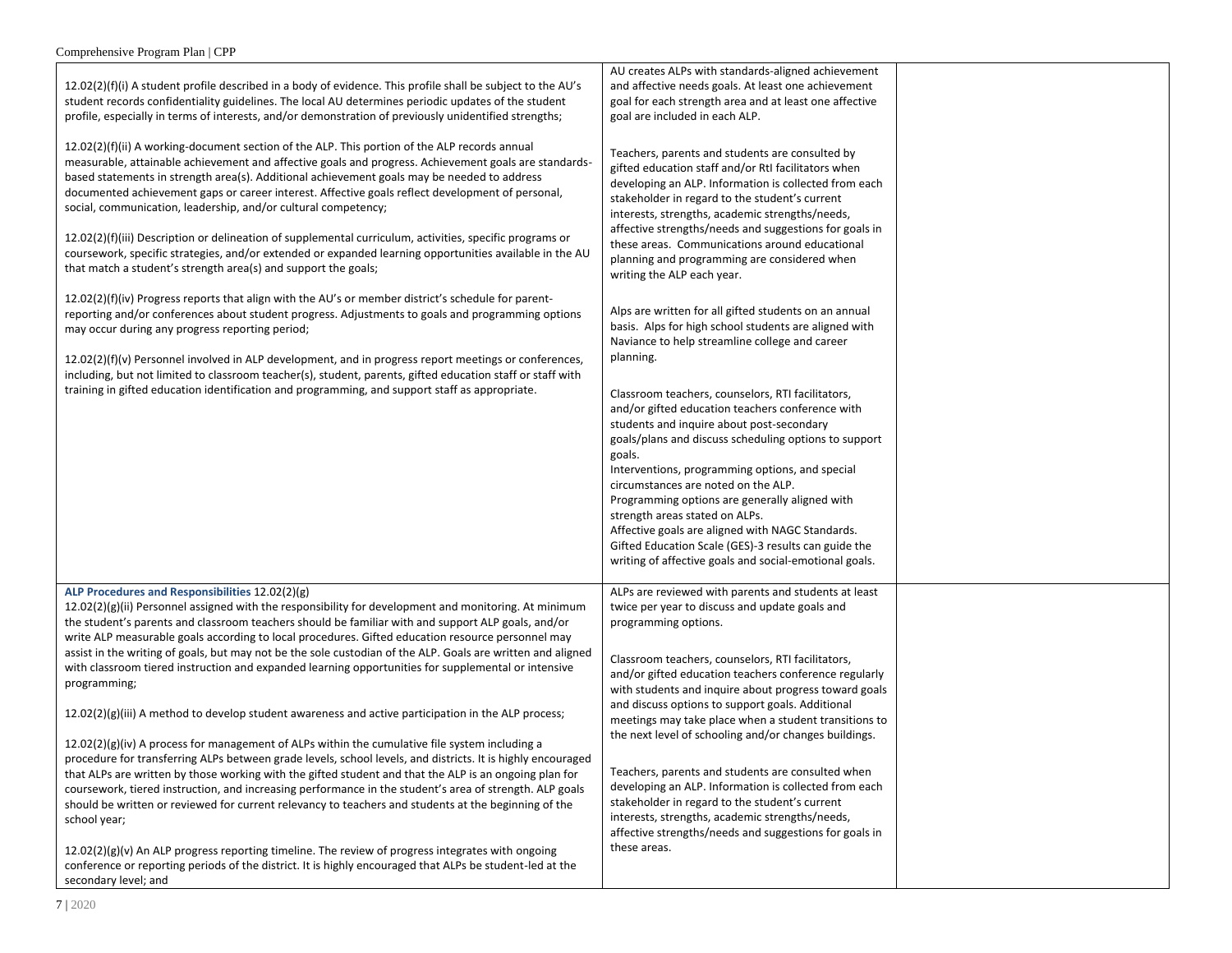| $12.02(2)(g)(vi)$ A system to show evidence of parent engagement and input in ALP development and in<br>the review of progress. Evidence may include, but is not limited to: signature, electronic signature or<br>checkbox of involvement, checklist, or other assurance supporting the student's growth. If after 3<br>documented attempts to contact the parents for signature, no parental signature is obtained, school<br>personnel shall continue with ALP implementation and continue to engage parents in the process.                     | Progress reports are distributed twice per year (report<br>cards). Gifted education teachers collaborate with<br>classroom teachers to assign grades and provide<br>information on student growth and progress towards<br>meeting ALP goals.                                                                                                                 |  |
|-----------------------------------------------------------------------------------------------------------------------------------------------------------------------------------------------------------------------------------------------------------------------------------------------------------------------------------------------------------------------------------------------------------------------------------------------------------------------------------------------------------------------------------------------------|--------------------------------------------------------------------------------------------------------------------------------------------------------------------------------------------------------------------------------------------------------------------------------------------------------------------------------------------------------------|--|
|                                                                                                                                                                                                                                                                                                                                                                                                                                                                                                                                                     | Parent teacher conferences are held at least twice per<br>year and student progress is discussed, in addition to a<br>review of the ALP.<br>Additional conferences are scheduled to specifically<br>address the student's ALP and review progress<br>towards ALP goals.                                                                                      |  |
|                                                                                                                                                                                                                                                                                                                                                                                                                                                                                                                                                     | Parents, teachers and students are notified about ALP<br>development within 30 days of identification<br>determination by a letter. After identification occurs<br>stakeholders are included in ALP reviews and updates<br>twice per year.                                                                                                                   |  |
|                                                                                                                                                                                                                                                                                                                                                                                                                                                                                                                                                     | A copy of the draft ALP is distributed for approval or<br>revisions. A final ALP is created and signed by<br>stakeholders.                                                                                                                                                                                                                                   |  |
|                                                                                                                                                                                                                                                                                                                                                                                                                                                                                                                                                     | The Response to Intervention (RtI) process is utilized<br>on a monthly basis as a part of the ALP process. The<br>Rtl process provides opportunities to initiate<br>interventions, progress monitor, adjust instruction,<br>and set new goals for achievement and affective<br>behaviors.                                                                    |  |
|                                                                                                                                                                                                                                                                                                                                                                                                                                                                                                                                                     | Current ALPs are kept in the Alpine Achievement or<br>Naviance platforms. Hardcopies are also stored in the<br>gifted coordinators files. Cumulative files are<br>transferred from site to site as students progress<br>through school levels. Access to the online data<br>systems also transfers.                                                          |  |
| Programming 12.02(2)(h)<br>$12.02(2)(h)(i)$ The program plan shall describe the programming components, options, and strategies<br>that will be implemented by the AU and schools to appropriately address the educational needs of<br>gifted students. Programming shall match the academic strengths and interests of the gifted student.<br>Other educational or affective needs shall be addressed according to the individual student's profile.<br>Programming components, options, and strategies shall include, but need not be limited to: | Programming options available to match student<br>strengths and challenges:<br>Assessment results and classroom performance are<br>utilized by the classroom teacher and gifted education<br>teacher to match the student's intellectual aptitude<br>with the appropriate academic program. Formally<br>identified students will receive gifted and talented |  |
| 12.02(2)(h)(i)(A) Alignment of the gifted student's assessment data and ALP goals to programming<br>options in the areas of giftedness;                                                                                                                                                                                                                                                                                                                                                                                                             | education services through the Gifted and Talented<br>Program in their area of giftedness. In addition,<br>formally identified students will be placed on an                                                                                                                                                                                                 |  |
| 12.02(2)(h)(i)(B) Structures or type of delivery by which gifted students are served at the different<br>school levels (e.g., the general classroom, resource location, small instructional group, and/or pullout for<br>direct and extended instruction aligned to strength area);<br>12.02(2)(h)(i)(C) Support in differentiated instruction and methods (e.g., acceleration, cluster grouping                                                                                                                                                    | Advanced Learning Plan (ALP) which will outline the<br>student's area of giftedness, establish measurable<br>goals and objectives, and identify specific<br>programming needs. Students who are not formally                                                                                                                                                 |  |
| and higher order thinking skills);                                                                                                                                                                                                                                                                                                                                                                                                                                                                                                                  | identified as gifted may still qualify for additional                                                                                                                                                                                                                                                                                                        |  |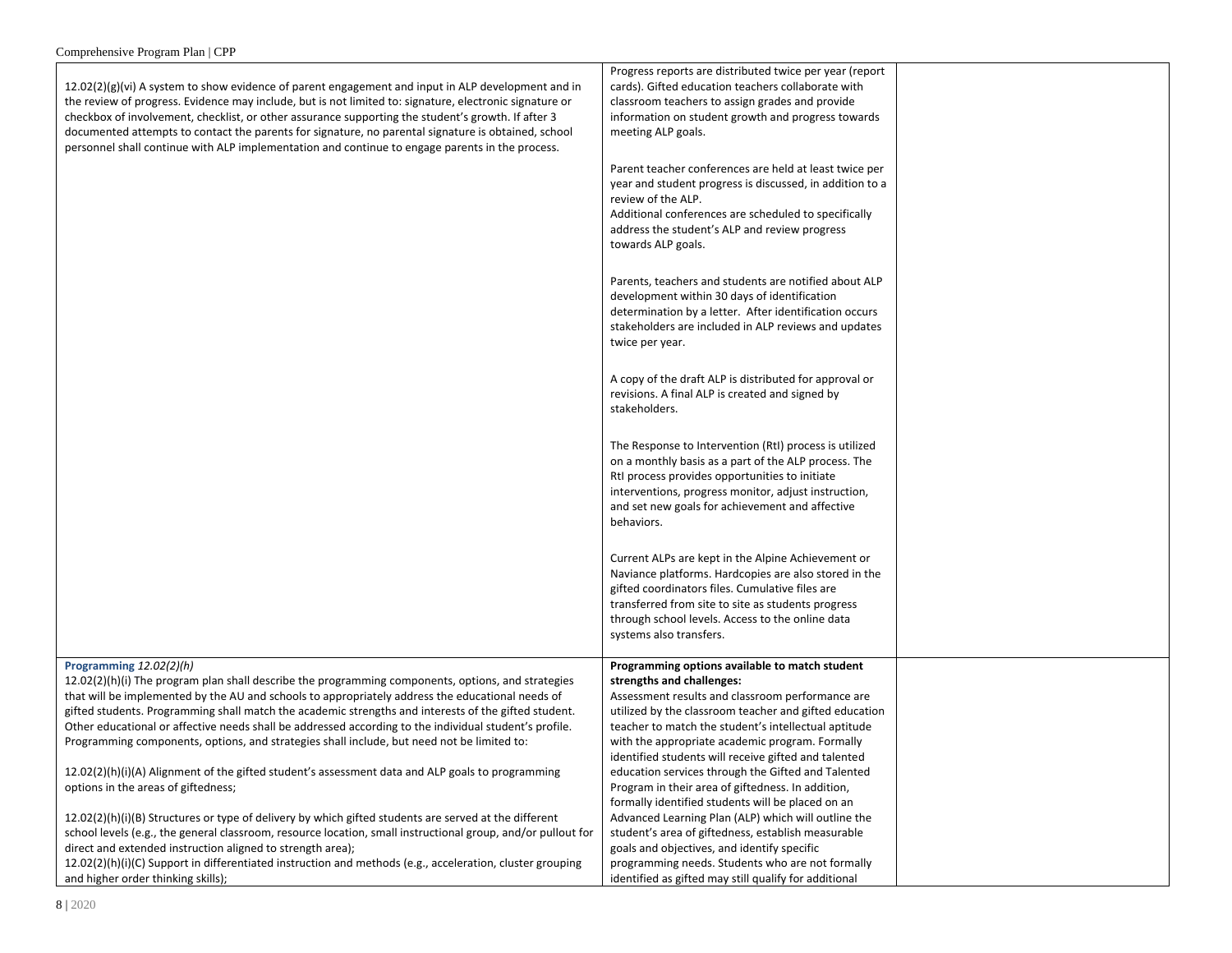12.02(2)(h)(i)(D) Affective and guidance support systems (e.g., social skills training, early college and career planning);

12.02(2)(h)(i)(E) Diverse content options provided for gifted students in their areas of strength (e.g., mentorship, Socratic seminars, advanced math, honors courses);

12.02(2)(h)(i)(F) The means by which articulation for preschool (if applicable) through grade 12 is planned and implemented;

12.02(2)(h)(i)(G) Pre-collegiate and/or pre-advanced placement support;

12.02(2)(h)(i)(H) ALP development and reviews conducted through the collaborative efforts of the teacher(s), other school personnel (as needed), parents and the student (as appropriate);

12.02(2)(h)(i)(I) Post-secondary options available to gifted students.

12.02(2)(h)(i)(J) Concurrent enrollment opportunities, if indicated by a gifted child's ALP or ICAP. To be considered in an ALP, the AU shall consider the student's need for appropriate concurrent enrollment, available options, funding, and requirement for administrative approval.

12.02(2)(h)(ii) Students identified with exceptional ability require provisions to develop the areas of strength over time. When underachievement and/or motivational issues are observed behaviors in a gifted student, the ALP team, child study team, or review team shall problem solve in collaboration with the family, the student, and appropriate staff.

enrichment by the classroom teacher and/or from the gifted education teacher. An ALP is not required for these students.

#### **Elementary Schools:**

School-wide Cluster Grouping Model - An inclusion model in which gifted students are integrated into mixed-ability classrooms with differentiated learning opportunities. Classroom teachers differentiate and enrich within the regular classroom so that gifted students receive services at all times. Depth and complexity will continue to be an area of focus as the classroom teacher and gifted teacher collaborate on instruction.

School-wide Intervention Model - the school has a common time for reading and all students are grouped according to ability level to receive instruction.

Accelerated Learning Opportunities - Students may receive accelerated learning opportunities in a specific subject area. Gifted students may be pulled out of the regular classroom for additional math and/or reading. Instruction is fast-paced and rigorous. Accelerated reading and accelerated math learning opportunities may also be available within the regular classroom setting.

Independent Study - Students may elect to complete an Independent Study to better serve students' unique learning needs. The teacher, parent, and student collaborate to create an on-going, student directed learning experience.

The gifted education teacher collaborates with classroom teachers at all grade levels to infuse differentiated instruction by adjusting content, processes, and/or products.

#### **Middle Schools:**

School-wide Cluster Grouping Model - An inclusion model in which gifted students are integrated into mixed-ability classrooms with differentiated learning opportunities. Classroom teachers differentiate and enrich within the regular classroom so that gifted students receive services at all times. Depth and complexity will continue to be an area of focus as the classroom teacher and gifted teacher collaborate on instruction.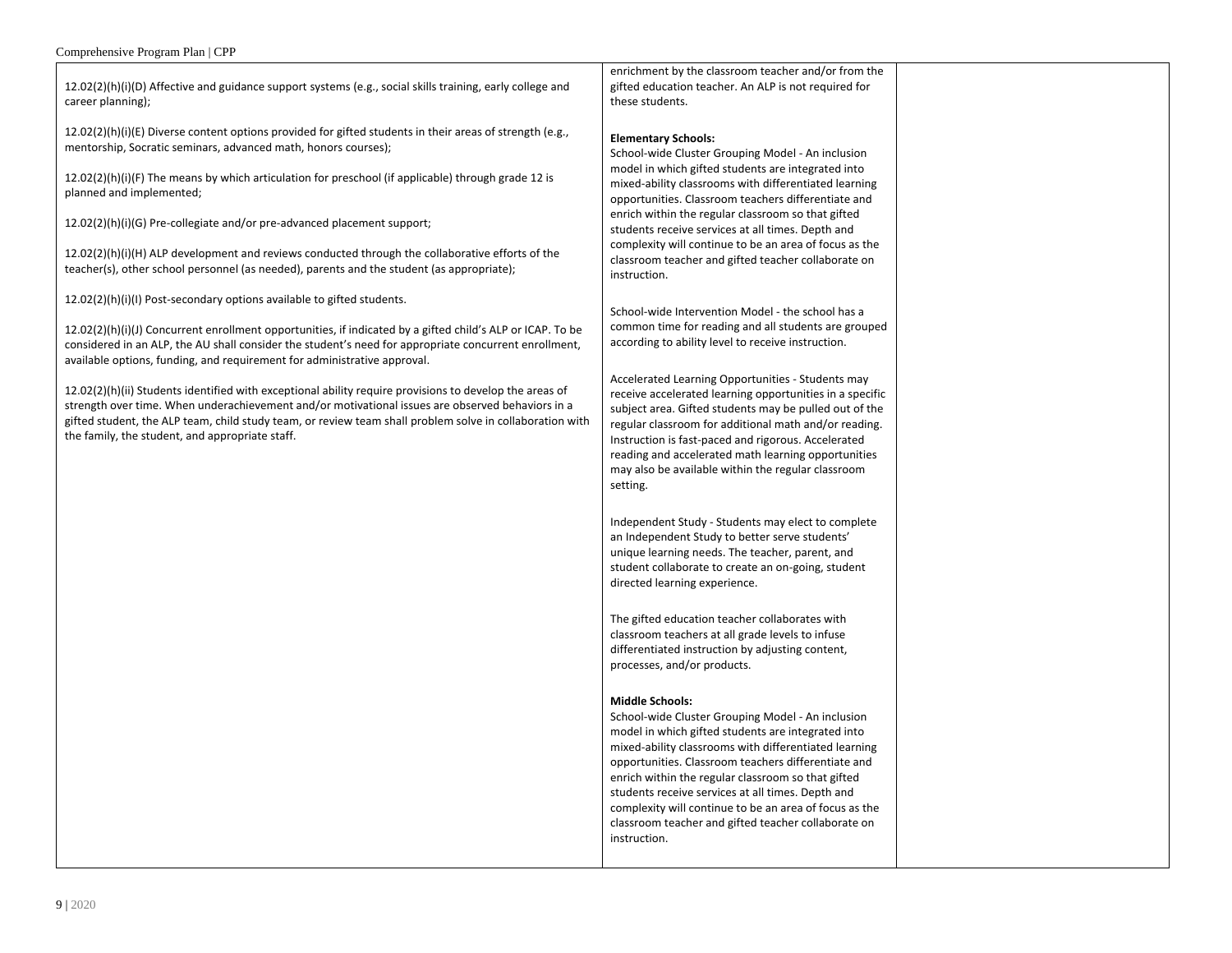Project Based Learning/ Independent Study - Middle school students can engage in an in-depth exploration in an area of interest.

Content Replacement Programs - Students receive accelerated learning opportunities in a specific subject as a replacement for an on grade-level course. On average, the curriculum is one to two grade levels beyond the student's assigned grade. The course may or may not be multi-aged.

Examples:

Advanced Math Advanced electives (vocal/instrumental music and art) Spanish 1 for high school credit

Electives - Middle schools offer a broad selection of electives such as Science Olympiad, STEAM, Industrial Arts, Flight and Space, drama, food and consumer science, yoga, etc. Students are encouraged to participate in an elective that supports their area of interest. Programming options may change based on staffing.

Direct Services - This occurs differently at each site. Some current examples across the administrative Unit include book clubs, and co-teaching with the gifted education teacher.

#### **High Schools**

Content Replacement Programs - Students receive accelerated learning opportunities in a specific subject as a replacement for an on grade-level course. On average, the curriculum is one to two grade levels beyond the student's assigned grade. The course may or may not be multi-aged.

Examples:

AP and Honors courses Concurrent Enrollment Advanced Electives (vocal/instrumental music and art)

Pathways Center - The Pathways Program is a philosophical look at how students enrolled in the school district can work to acquire credits for graduation. Each student's path may look different. This allows students to enrich and enhance their high school experience while exploring postsecondary options.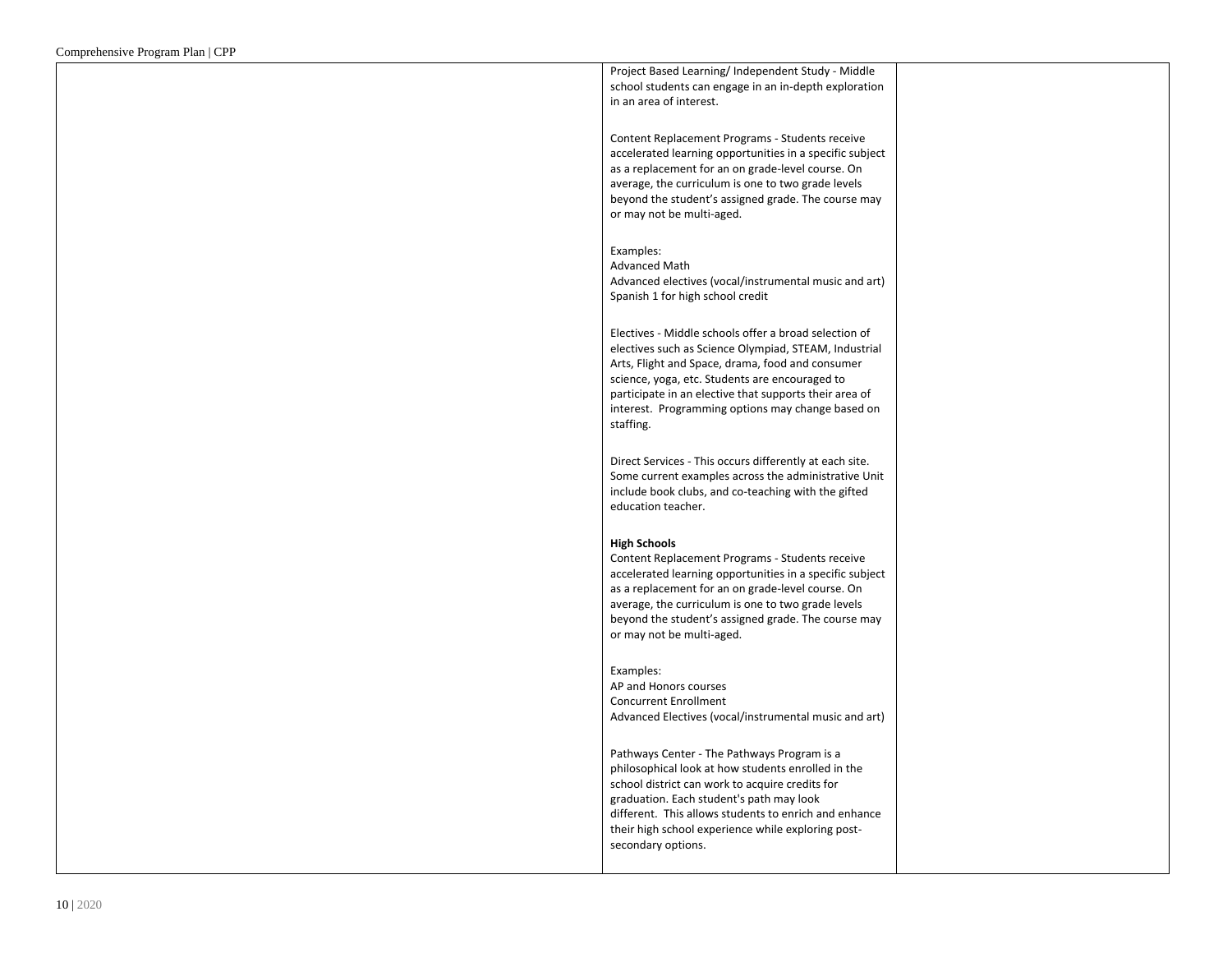|                                                                                                            | Work Study/internship - Various opportunities are                |  |
|------------------------------------------------------------------------------------------------------------|------------------------------------------------------------------|--|
|                                                                                                            | available for students to explore areas of interest in           |  |
|                                                                                                            |                                                                  |  |
|                                                                                                            | our community.                                                   |  |
|                                                                                                            |                                                                  |  |
|                                                                                                            | <b>All sites</b>                                                 |  |
|                                                                                                            |                                                                  |  |
|                                                                                                            | Academic goals and affective needs goals are                     |  |
|                                                                                                            | addressed through collaboration between school                   |  |
|                                                                                                            | counselors, classroom teachers, gifted teachers,                 |  |
|                                                                                                            | families, and students. Classroom and assessment                 |  |
|                                                                                                            |                                                                  |  |
|                                                                                                            | data are used to set goals and are monitored through             |  |
|                                                                                                            | student ALPs. Programming options are also discussed             |  |
|                                                                                                            | at this time.                                                    |  |
|                                                                                                            |                                                                  |  |
|                                                                                                            |                                                                  |  |
|                                                                                                            | Post-secondary                                                   |  |
|                                                                                                            | Students begin to explore post-secondary options                 |  |
|                                                                                                            | beginning in 6 <sup>th</sup> grade through the Individual Career |  |
|                                                                                                            | and Academic Plan (ICAP). This continues through                 |  |
|                                                                                                            |                                                                  |  |
|                                                                                                            | middle school and high school. The Naviance platform             |  |
|                                                                                                            | helps facilitate conversations about life after high             |  |
|                                                                                                            | school.                                                          |  |
| <b>Evaluation and Accountability Procedures 12.02(2)(i)</b>                                                | Student performance and growth is measured and                   |  |
| The comprehensive program plan shall describe the AU's procedures for evaluation and accountability        | monitored using both state and district level                    |  |
|                                                                                                            |                                                                  |  |
| including, but not limited to:                                                                             | assessments.CMAS data is used to monitor the areas               |  |
|                                                                                                            | of reading, writing, math, social studies, and science.          |  |
| $12.02(2)(i)(i)$ Unified improvement plan addendum methods by which gifted student performance is          | Local MAPS testing (NWEA) data is used to further                |  |
| monitored and measured for continual learning progress and how such methods align with the state           | evaluate student performance and growth in reading               |  |
| accreditation process (e.g., annual UIP gifted education addendum, multi-district/BOCES summary,           | and mathematics.                                                 |  |
|                                                                                                            |                                                                  |  |
| intervention progress monitoring data sources, ALP goals, and performance, district, and/or state          |                                                                  |  |
| assessment data). These methods include UIP elements such as annual gifted student performance             | Affective growth is measured through both formal and             |  |
| target(s) and an action plan to meet the target(s) and a timeline to report on progress toward targets;    | informal methods. The Gifted Evaluation Scale (GES-3)            |  |
|                                                                                                            |                                                                  |  |
| $12.02(2)(i)(ii)$ Methods by which student affective growth is monitored and measured for continual        | is the formal instrument being used during the                   |  |
|                                                                                                            | identification process. This assessment may also be              |  |
| development (e.g., rubrics for personal journals and anecdotal data, student surveys, demonstration of     | utilized throughout the student's time in school                 |  |
| self-advocacy, and student career and/or college plans);                                                   | district k-12 to determine student goals and progress            |  |
|                                                                                                            | through the subscales of Intellectual, creativity,               |  |
| $12.02(2)(i)(iii)$ Methods for ensuring that gifted student performance (achievement and growth) and       |                                                                  |  |
| reporting are consistent with state accreditation and accountability requirements (i.e., disaggregation of | specific academic aptitude, leadership ability,                  |  |
|                                                                                                            | performing and visual arts.                                      |  |
| state assessment data for gifted students, identification of discrepancies in the data, goal setting and   |                                                                  |  |
| demonstration of achievement and growth); and                                                              |                                                                  |  |
|                                                                                                            | Informal measures such as student and parent surveys             |  |
| $12.02(2)(i)(iv)$ Methods for self-evaluation of the gifted program including a schedule for periodic      | and/or conferences are used to help in the creation              |  |
| feedback and review (e.g., review of gifted policy, goals, identification process, programming             | and monitoring of student progress in relation to                |  |
|                                                                                                            | affective growth goals.                                          |  |
| components, personnel, budget and reporting practices, and the impact of gifted programming on             |                                                                  |  |
| student achievement and progress); and                                                                     |                                                                  |  |
|                                                                                                            | Student achievement and growth data are                          |  |
| $12.02(2)(i)(v)$ Methods by which parents, educators, and other required persons are informed about the    | disaggregated for the development of the UIP                     |  |
| methods described in 12.02(2)(i)(i-iv) above.                                                              |                                                                  |  |
|                                                                                                            | addendum and for program planning. This data is                  |  |
|                                                                                                            | prepared and reported to various stakeholders for                |  |
|                                                                                                            | informational purposes and to further assist in                  |  |
|                                                                                                            | targeted feedback. Disaggregated data is used to                 |  |
|                                                                                                            | assist in programming at various school si                       |  |
|                                                                                                            |                                                                  |  |
|                                                                                                            |                                                                  |  |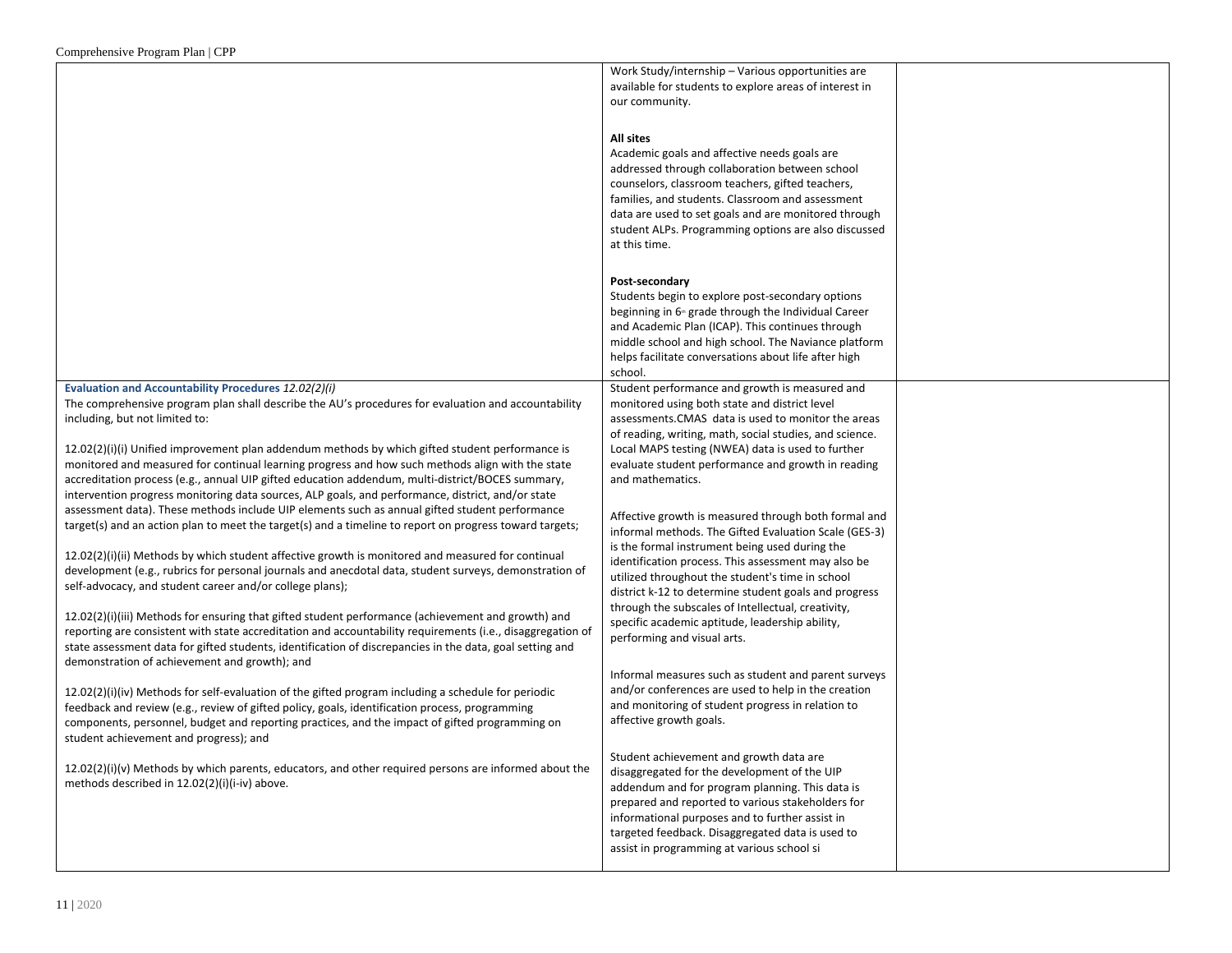#### **Personnel** 12.02(2)(j)

 $12.02(2)(j)(i)$  The program plan shall describe the personnel who provide instruction, counseling, coordination and other programming for gifted students. Personnel shall be knowledgeable in the characteristics, differentiated instructional methods and competencies in the special education of gifted students. Qualified personnel with endorsement or an advanced degree in gifted education are preferred in specific programs and classrooms consisting of mainly gifted students. Beginning with the 2010-2011 school year, every AU shall employ or contract with a person who is responsible for:

12.02(2)(j)(i)(A) Management of the program plan;

12.02(2)(j)(i)(B) Professional development activities, the purposes of which are:

12.02(2)(j)(i)(B)(I) To improve and enhance the skills, knowledge and expertise of teachers and other personnel who provide instruction and other supportive services to gifted students; and

 $12.02(2)(j)(i)(B)(II)$  To increase, to the extent practicable, the number of qualified personnel providing instruction to gifted students.

 $12.02(2)(j)(ii)$  The AU shall make good faith effort to hire and retain on at least a halftime basis one qualified person to administer and monitor the implementation of the AU's gifted program.

12.02(2)(j)(iii) Administrative units should consider employing sufficient personnel for ALP writing and monitoring, and differentiated instruction for gifted students.

12.02(2)(j)(iv) Administrative units should collaborate with universities and colleges for the development of qualified personnel.

12.02(2)(j)(v) Personnel responsible for the instruction and learning of gifted students in core academic areas must meet the requirements under federal law for highly qualified teachers.

12.02(2)(j)(vi) Paraprofessionals may serve in supportive roles, but may not be the sole instructional provider, nor may such paraprofessionals be funded using state gifted education funds.

12.02(2)(j)(vii) The program plan shall also indicate the content of and means by which the AU supports the acquisition and/or improvement of the knowledge and competencies of personnel through appropriate professional development relating to the instruction, programming and counseling for gifted students. (e.g., induction and in-service programs, job-embedded training and coaching, gifted education workshops or institutes and college coursework). Key topics should include, but need not be limited to, gifted characteristics and myths, differentiated instruction, affective needs, counseling, content instructional options and advanced curricular strategies (e.g., higher order thinking strategies).

Director of special services and the gifted education coordinator will collaborate with the building principals, counselors and educators to meet the unique needs of gifted learners. Each site has a contact person for gifted education.

The director of special services and the gifted education coordinators will manage the program plan and work with administrators to provide gifted education professional development to all teachers. Building level staff are provided opportunities to attend regional and state level conferences and presentations by gifted education experts. Staff is informed of online courses about gifted education topics.

The administrative unit employs a minimum of 1 certified teacher with a gifted education endorsement and additional certified teachers who support gifted students.

Support and training is available from the education department at Western Colorado University, if needed.

Personnel working with gifted students are highly qualified and endorsed by the State of Colorado.

Paraprofessionals support gifted students under the direct guidance and supervision of a licensed teacher with a gifted education endorsement. This position is not funded through the use of gifted grant funds.

The gifted education director and gifted education coordinator attend state wide gifted education director meetings, state gifted association conferences, regional presentations by gifted education experts, online continuing education courses specific to gifted education, and regular regional gifted director meetings supported by the GERC. Topics vary based on current gifted education best practices and needs at the state, regional, and local level.

Professional development of building level staff is provided through regular RtI meetings, and staff meetings. Topics include Identification, ALP development, Instructional strategies, and updates on current district wide Gifted Education Programming. Building level staff are provided opportunities to attend regional and state level conferences and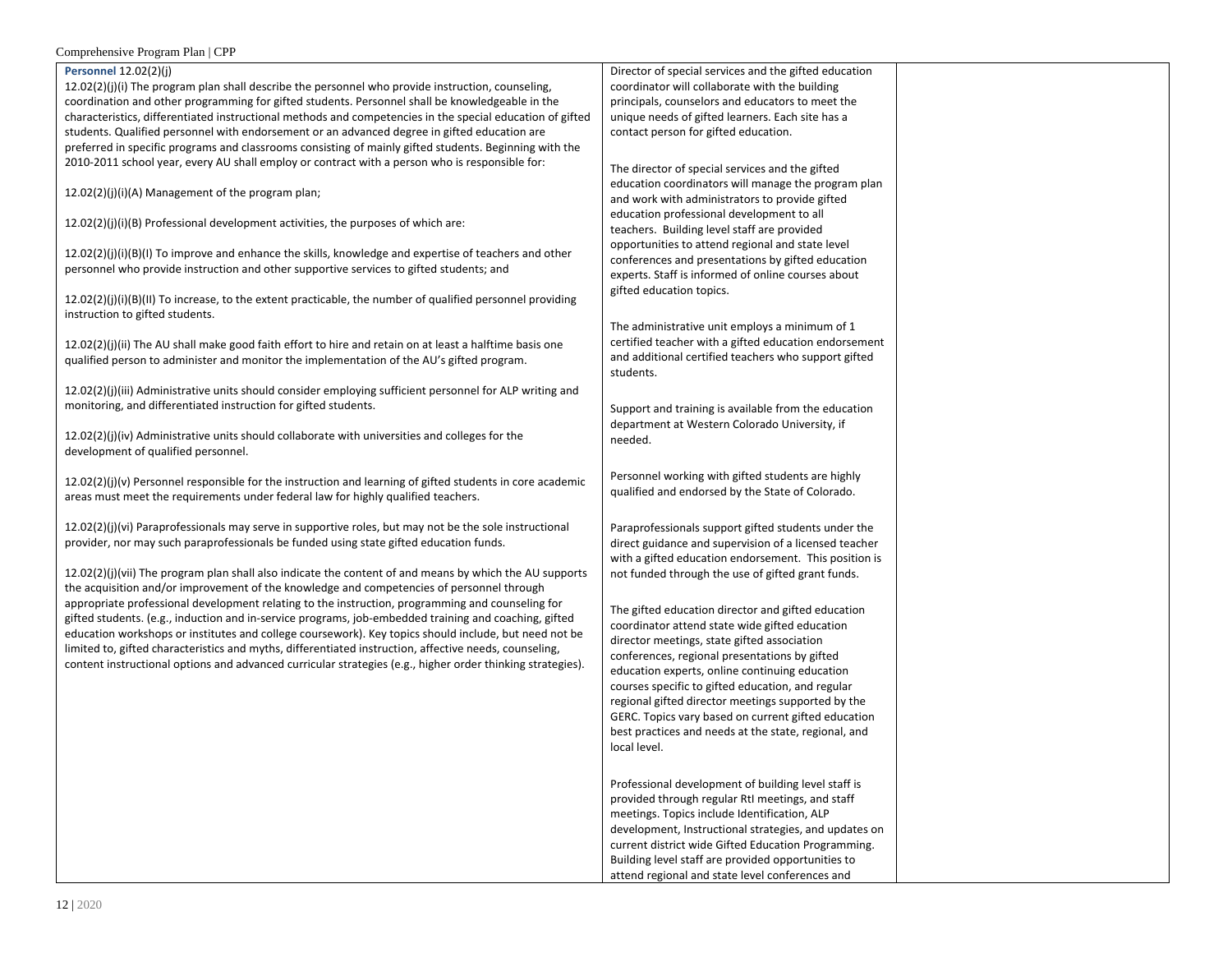|                                                                                                                                                                                                                                                                                                                                                                                                                                                                                                                                                                                                                                                                                                                                                                                                                                                                                                                                                                                                                                                                                                                                                            | presentations by gifted education experts. Staff is<br>informed of online courses about gifted education<br>topics.                                                                                                                                                                                                                                                                                                                                                                                                                                                                                                                                                                                                                        |  |
|------------------------------------------------------------------------------------------------------------------------------------------------------------------------------------------------------------------------------------------------------------------------------------------------------------------------------------------------------------------------------------------------------------------------------------------------------------------------------------------------------------------------------------------------------------------------------------------------------------------------------------------------------------------------------------------------------------------------------------------------------------------------------------------------------------------------------------------------------------------------------------------------------------------------------------------------------------------------------------------------------------------------------------------------------------------------------------------------------------------------------------------------------------|--------------------------------------------------------------------------------------------------------------------------------------------------------------------------------------------------------------------------------------------------------------------------------------------------------------------------------------------------------------------------------------------------------------------------------------------------------------------------------------------------------------------------------------------------------------------------------------------------------------------------------------------------------------------------------------------------------------------------------------------|--|
| Budget 12.02(2)(k)<br>$12.02(2)(k)(i)$ The AU shall include in the annual plan a budget for gifted education which reflects the<br>collaborative efforts of the AU and cost of implementing the program elements and the student goals<br>stated in the annual comprehensive program plan. The budget shall detail the funding committed by the<br>AU and funding requested from the Department. Funding committed by the AU shall be an amount<br>determined by the AU to contribute towards the AU's gifted student education program described in<br>the AU's program plan. Funds requested from the Department may be used for:                                                                                                                                                                                                                                                                                                                                                                                                                                                                                                                        | The AU receives funding from the general Gifted<br>Education grant and the Universal Screening and<br>Qualified Personnel grant from the Colorado<br>Department of Education. Funding is used primarily<br>for salaries and benefits for the Gifted AU Coordinator<br>and GT teachers as well as stipends for other assigned<br>gifted personnel.                                                                                                                                                                                                                                                                                                                                                                                          |  |
| 12.02(2)(k)(i)(A) Salaries for appropriately licensed and endorsed personnel primarily serving gifted<br>students (e.g., gifted education directors, coordinators, resource teachers, counselors and teachers of<br>gifted classrooms);<br>$12.02(2)(k)(i)(B)$ Professional development and training relating to gifted education;<br>$12.02(2)(k)(i)(C)$ Programming options and school counseling or affective guidance specific to gifted<br>students and their ALPs;                                                                                                                                                                                                                                                                                                                                                                                                                                                                                                                                                                                                                                                                                   | The proposed budget includes a projection of state<br>funds and contributing funds from the administrative<br>unit. (State finance/accounting regulations require<br>reporting of all expenditures<br>(General funds and state grant funds) related to<br>programs supported through state categorical funds.<br>The program code for gifted education is 3150.)                                                                                                                                                                                                                                                                                                                                                                           |  |
| 12.02(2)(k)(i)(D) Materials used in instructional programming for gifted education; and<br>12.02(2)(k)(i)(E) Administrative costs (classified or grant fiscal staff), technology, and equipment<br>necessary for the education of gifted students up to ten percent for any one of these limited<br>expenditures, and, not to collectively exceed twenty percent of the total amount requested from the<br>Department.<br>$12.02(2)(k)(ii)$ Administrative units may contract with other AUs to establish and maintain gifted student<br>programs (e.g., art, music, online coursework, and counseling) for the education of gifted children,<br>sharing costs of student programing in accordance with terms of a contract. This action is optional based<br>upon available AU resources, and subject to AU discretion. An AU with less than six children who need a<br>particular program may purchase services from one or more AUs that provide the appropriate gifted<br>education program for individual or groups of gifted students. Gifted education personnel in these AUs<br>shall collaborate on the content and monitoring of such contracts. | State gifted funds may be used for:<br>Salaries for appropriately certified,<br>endorsed or licensed personnel serving<br>gifted students<br>(gifted education directors, resource<br>$\bullet$<br>teachers, teachers of gifted student<br>classrooms and counselors<br>for gifted students);<br>Professional development related to gifted<br>education;<br>Programming options specific to gifted<br>students and outlined on advanced<br>learning plans;<br>Supplies and materials used in instructional<br>٠<br>programming for gifted education; and,<br>Technology and equipment necessary for<br>٠<br>the education of gifted students, not to<br>exceed twenty-five percent of the total<br>amount of the annual state allocation. |  |
| Record Keeping 12.05(1)<br>Financial records shall be kept in accordance with generally accepted principles of governmental<br>accounting. Recommended accounting principles are listed in the <b>Financial Policies and Procedures</b><br>Handbook.                                                                                                                                                                                                                                                                                                                                                                                                                                                                                                                                                                                                                                                                                                                                                                                                                                                                                                       | You may simply check "yes" if you follow these<br>procedures. If you do not, please explain.<br>$\boxtimes$ Yes                                                                                                                                                                                                                                                                                                                                                                                                                                                                                                                                                                                                                            |  |
| 12.05(2) Inventory<br>An inventory shall be maintained of all equipment for which funding was received. These records shall<br>be maintained throughout the useful life of the equipment.                                                                                                                                                                                                                                                                                                                                                                                                                                                                                                                                                                                                                                                                                                                                                                                                                                                                                                                                                                  |                                                                                                                                                                                                                                                                                                                                                                                                                                                                                                                                                                                                                                                                                                                                            |  |
| 12.05(3) Student Education Records<br>The ALP documents shall be part of the student's cumulative education record.                                                                                                                                                                                                                                                                                                                                                                                                                                                                                                                                                                                                                                                                                                                                                                                                                                                                                                                                                                                                                                        |                                                                                                                                                                                                                                                                                                                                                                                                                                                                                                                                                                                                                                                                                                                                            |  |